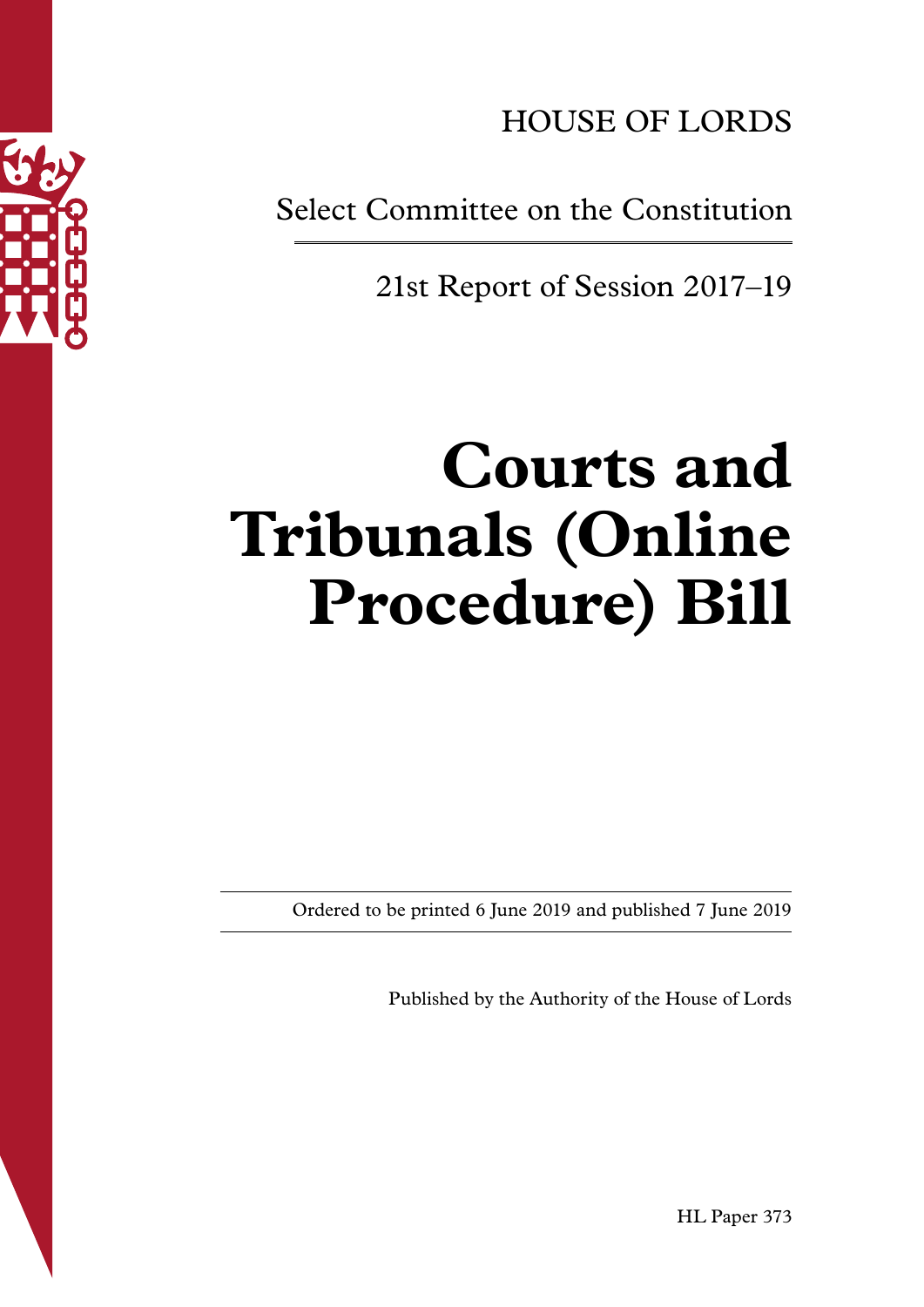### *Select Committee on the Constitution*

The Constitution Committee is appointed by the House of Lords in each session "to examine the constitutional implications of all public bills coming before the House; and to keep under review the operation of the constitution."

### *Membership*

The Members of the Constitution Committee are:

| Lord Beith              | Lord Hunt of Wirral | Lord Norton of Louth                                                 |
|-------------------------|---------------------|----------------------------------------------------------------------|
| <b>Baroness Corston</b> | Lord Judge          | Lord Pannick                                                         |
| <b>Baroness Drake</b>   |                     | Lord MacGregor of Pulham Market Baroness Taylor of Bolton (Chairman) |
| Lord Dunlop             | Lord Morgan         | Lord Wallace of Tankerness                                           |

### *Declarations of interests*

A full list of Members' interests can be found in the Register of Lords' Interests: [http://www.parliament.uk/mps-lords-and-offices/standards-and-interests/register-of-lords](http://www.parliament.uk/mps-lords-and-offices/standards-and-interests/register-of-lords-interests)[interests](http://www.parliament.uk/mps-lords-and-offices/standards-and-interests/register-of-lords-interests)

### *Publications*

All publications of the committee are available at: <http://www.parliament.uk/hlconstitution>

### *Parliament Live*

Live coverage of debates and public sessions of the committee's meetings are available at: <http://www.parliamentlive.tv>

### *Further information*

Further information about the House of Lords and its committees, including guidance to witnesses, details of current inquiries and forthcoming meetings is available at: <http://www.parliament.uk/business/lords>

### *Committee staff*

The current staff of the committee are Matt Korris (Clerk), Matt Byatt (Policy Analyst), Lloyd Whittaker (Committee Assistant). Professor Stephen Tierney and Professor Mark Elliott are the legal advisers to the Committee.

### *Contact details*

All correspondence should be addressed to the Constitution Committee, Committee Office, House of Lords, London SW1A 0PW. Telephone 020 7219 5960. Email [constitution@](mailto:constitution@parliament.uk) [parliament.uk](mailto:constitution@parliament.uk)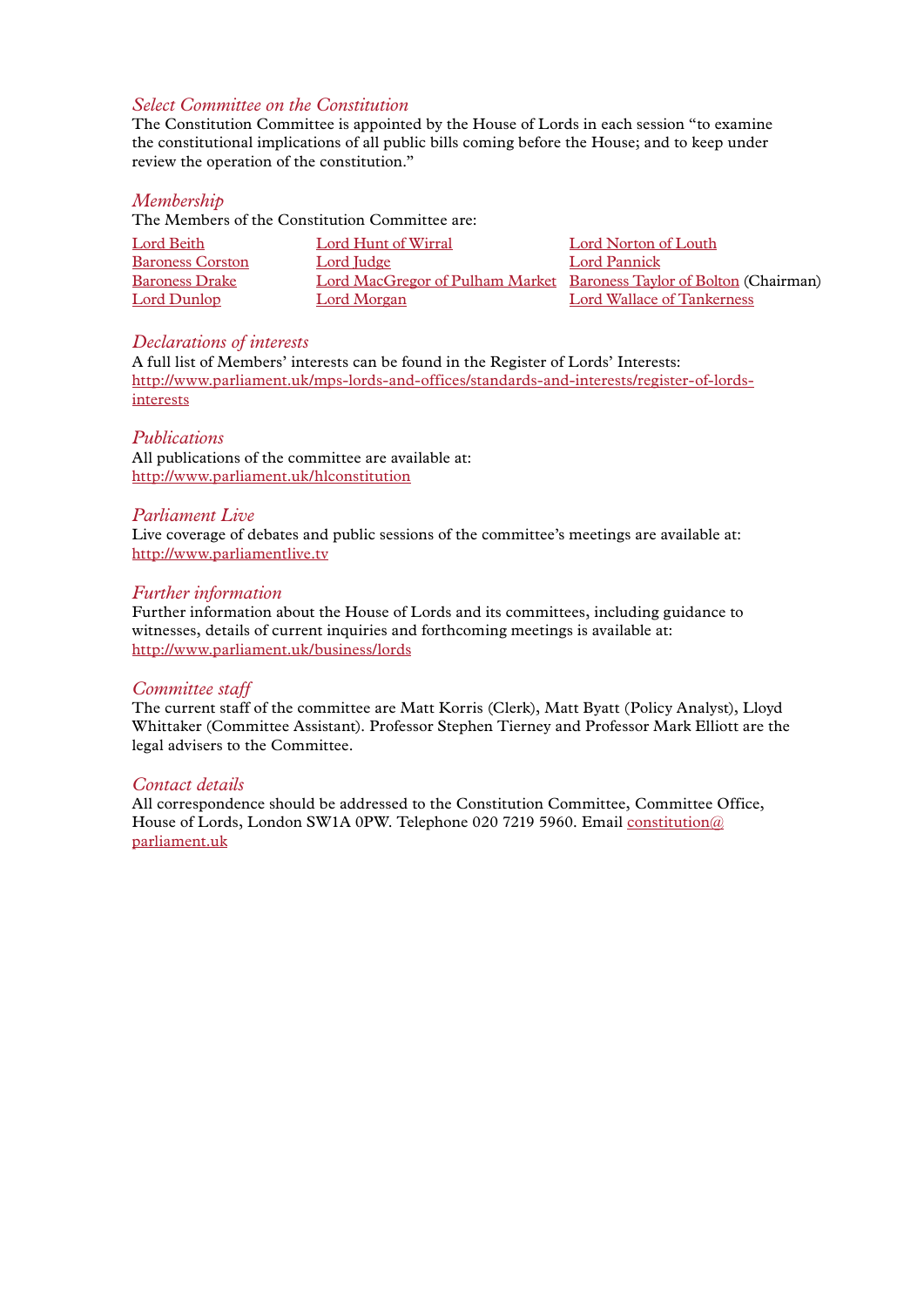# **Courts and Tribunals (Online Procedure) Bill**

# **Introduction**

- 1. The Courts and Tribunals (Online Procedure) Bill was introduced to the House of Lords on 1 May 2019 and had second reading on 14 May. Committee stage is expected to take place on 10 June.
- 2. The Bill creates an Online Procedure Rule Committee (OPRC) to sit alongside the existing Rule Committees that determine procedural rules in court and tribunal proceedings. At present, the procedural rules governing non-criminal legal proceedings fall into four main categories:
	- The Civil Procedure Rules 1998 govern practice and procedure in the Civil Division of the Court of Appeal, the High Court and the County Court. They are made by the Civil Procedure Rule Committee.
	- The Family Procedure Rules 2010 concern practice and procedure in the Family Division of the Court of Appeal, the High Court and the Family Court. They are made by the Family Procedure Rule Committee.
	- The Tribunal Procedure Rules govern the practice and procedure in the First-tier Tribunal and the Upper Tribunal. They are made by the Tribunal Procedure Committee.
	- The Employment Tribunal Procedure Regulations and the Employment Appeal Tribunal Rules govern practice and procedure in Employment Tribunals and in the Employment Appeal Tribunal respectively. They are made by the Secretary of State and the Lord Chancellor respectively.
- 3. The Bill authorises the OPRC to make Online Procedure Rules (OPR) for certain kinds of proceedings that are currently covered by existing sets of procedural rules. Online proceedings will therefore be carved out of the scope of existing, traditional forms of proceedings. The establishment of an 'online court' for the purpose of resolving low-value civil claims was recommended by Lord Justice Briggs in his 2016 review of the structure of the civil courts.<sup>1</sup>

# 4. **We welcome the Bill as part of a necessary package of modernisation measures to improve the operation of the courts. Nevertheless, the Bill raises issues of constitutional concern.**

# **Oral hearings**

- 5. The effect of clauses 1–3 of the Bill is that ministers are invested with broad powers to replace traditional oral hearings with online proceedings.
- 6. Clause 1 establishes OPR as governing practice and procedure in proceedings of "specified kind[s]" and that such Rules can require relevant kinds of proceedings to be conducted electronically. Clause 3(1) authorises the making

<sup>1</sup> Lord Justice Briggs, *Civil Courts Structure Review: Final Report* (July 2016), chapter 6: [https://www.](https://www.judiciary.uk/wp-content/uploads/2016/07/civil-courts-structure-review-final-report-jul-16-final-1.pdf) [judiciary.uk/wp-content/uploads/2016/07/civil-courts-structure-review-final-report-jul-16-final-1.](https://www.judiciary.uk/wp-content/uploads/2016/07/civil-courts-structure-review-final-report-jul-16-final-1.pdf) [pdf](https://www.judiciary.uk/wp-content/uploads/2016/07/civil-courts-structure-review-final-report-jul-16-final-1.pdf) [accessed 5 June 2019]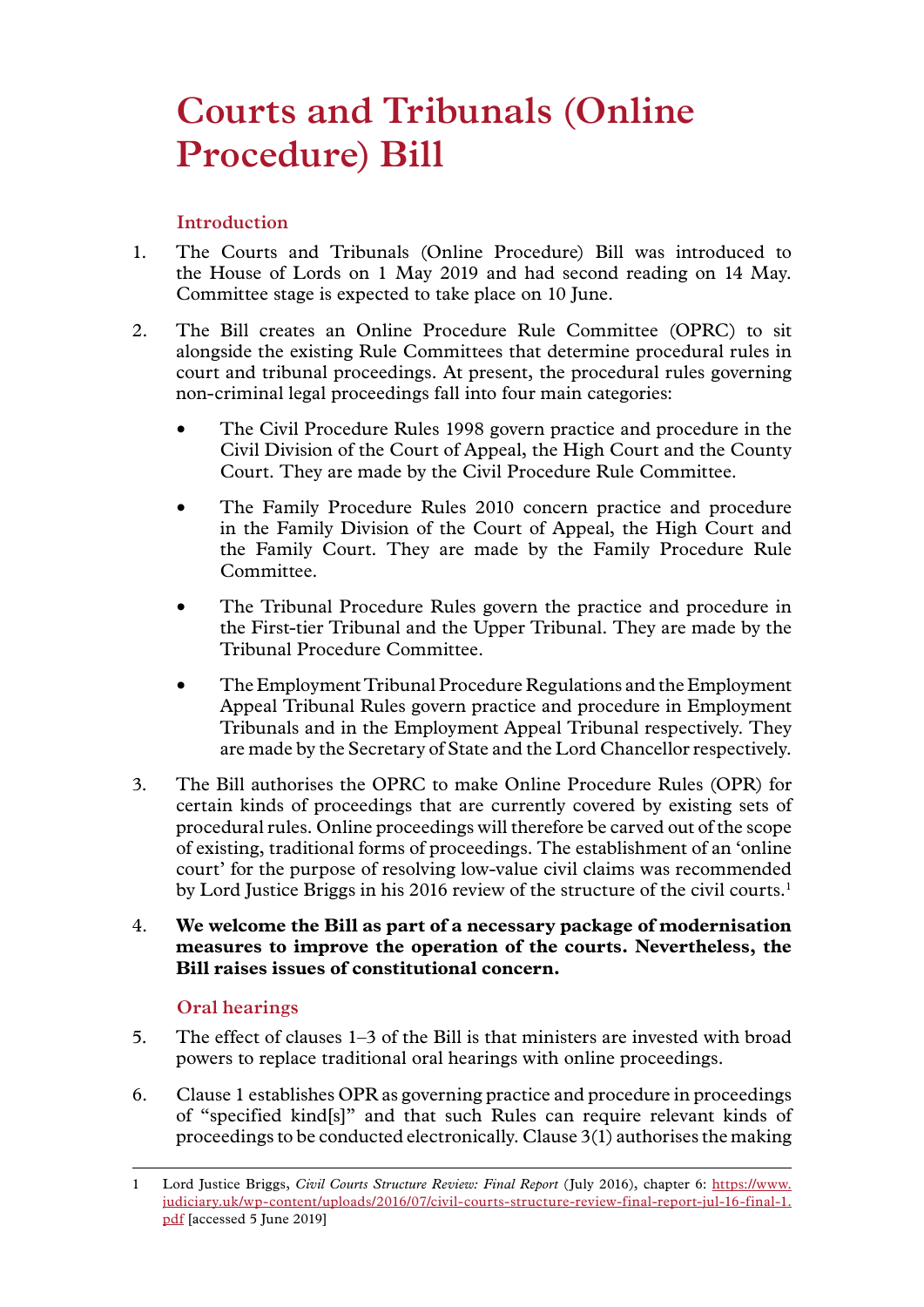### 2 Courts and Tribunals (Online Procedure) Bill

of regulations that allow the person initiating a given kind of proceedings to choose whether OPR or the standard procedural rules should apply. However, in the absence of regulations made under clause 3(1) permitting the making of a choice, only online proceedings would be available where OPR applies. The Bill thus supplies a legal basis for the displacement of conventional proceedings by online proceedings irrespective of the wishes of the parties to the claim.

- 7. The pivotal concept of "specified kinds" of proceedings is defined by clause 2. All civil, family and tribunal (including employment tribunal) proceedings are within the potential scope of the specified kinds of proceedings, it being left to "the appropriate minister"<sup>2</sup> to specify which particular kinds of proceedings should be subject to OPR. Clause 2(2) sets out factors of proceedings which may be specified by a minister to which OPR should apply—such as the type of court the proceedings are brought in, the type of dispute or the amount of money at issue—however nothing in the Bill requires the minister to include such limiting factors in the definition of a specified kind of proceedings. The possibility arises of a minister specifying by regulations that many, or even all, kinds of civil proceedings are to be governed by OPR. The power to make regulations under clause 2 is subject to the affirmative procedure and a requirement to consult the Lord Chief Justice or the Senior President of Tribunals as appropriate; however, there is no requirement to secure their agreement. We return to this issue in paragraphs 12–14.
- 8. Therefore, while it is open to the appropriate minister to specify that online proceedings should be used only in civil proceedings involving low-value claims (as the Briggs report envisaged), nothing in the Bill limits the use of online procedures to such cases. The powers in the Bill could, for instance, be used to compel the use of online proceedings for civil proceedings involving all but very high-value claims or, even more radically, to compel the use of online proceedings for many, or even all, civil, family, tribunal and employment proceedings. There is therefore the potential under the Bill for significant curtailment of the use of oral hearings.
- 9. There are two potential answers to the concern that online proceedings may limit or preclude oral hearings. The first is that although powers to make such radical provision are conferred by the Bill, such powers would not in fact be used in such a way. It is, for instance, presumably highly unlikely that any attempt would be made to require the use of online proceedings and preclude oral hearings in all civil, family, tribunal and employment proceedings. It is more likely that the exclusive use of online proceedings will be limited, at least at first, to confined categories of case and/or that the possibility of oral hearings will be preserved either by making online proceedings non-mandatory or by providing for certain cases (e.g. complex cases) to be transferred out of online proceedings.3 Indeed, in its Delegated Powers Memorandum on the Bill, the Government states that the "initial intention" is that the online procedure will apply only to "money claims up to the value of  $\text{\textsterling}25,000$ ". However, it also acknowledges that it wishes to be

<sup>2</sup> The "appropriate minister" is usually the Lord Chancellor. If the matter concerns proceedings in the employment tribunals, the "appropriate minister" is instead the Secretary of State. Courts and Tribunals (Online Procedure) Bill, clause 13(4)–(6) [HL Bill 176 (2017–19)]

<sup>3</sup> This possibility is explicitly provided for by clause 1(6).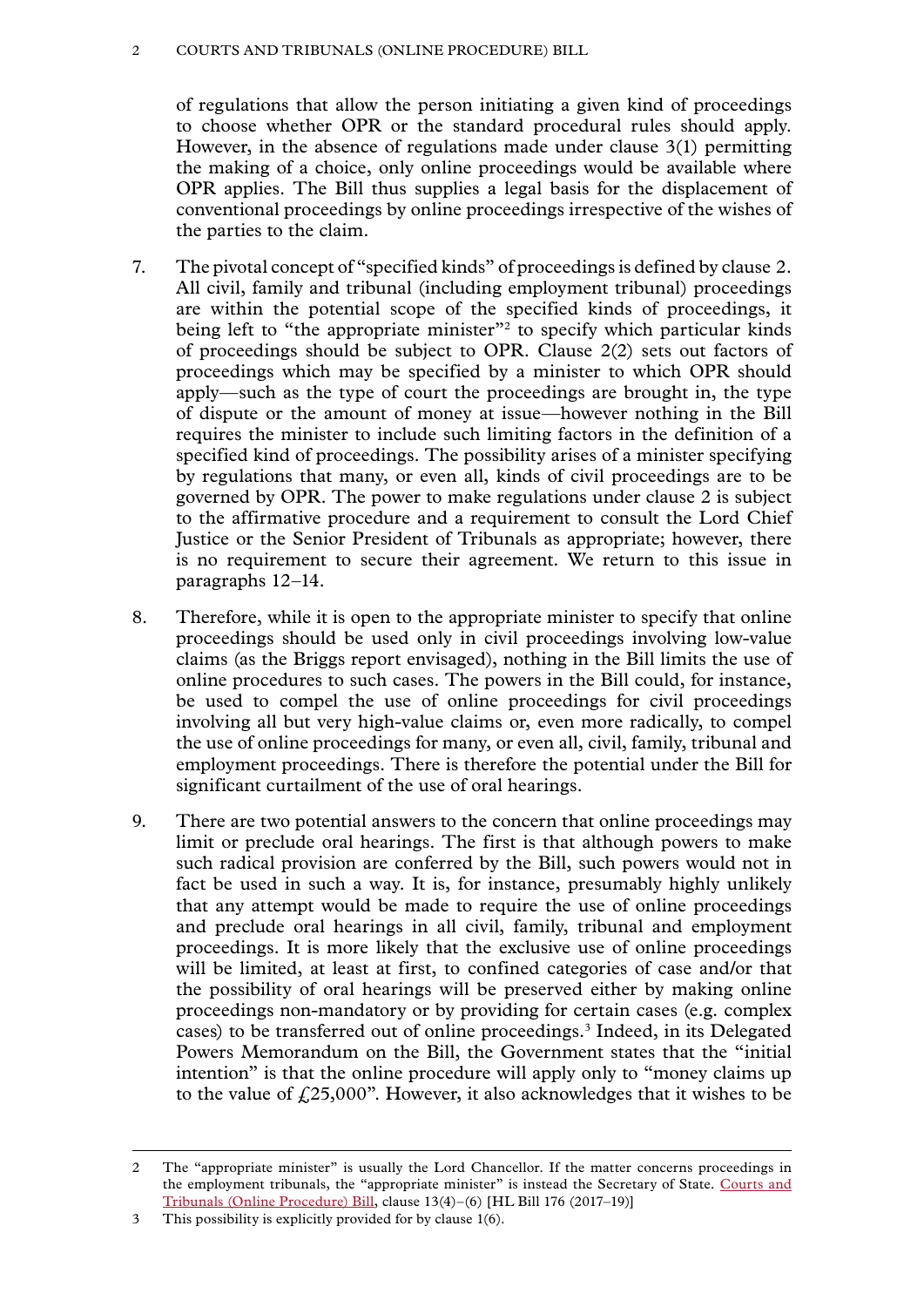"in control over the proceedings to which the online procedure will apply" so that it can "widen [their] scope".<sup>4</sup>

- 10. The second potential answer to the concern about oral hearings is that the Bill would not, properly interpreted, confer unlimited powers on ministers to curtail oral hearings. For example, Article 6 of the European Convention on Human Rights (ECHR) confers the right to a "fair and public hearing" which, in certain circumstances, includes an oral hearing—whenever civil rights and obligations are being determined. The effect of sections 3 and 6 of the Human Rights Act 1998 is that it would be unlawful for ministers to use powers conferred by the Bill incompatibly with individuals' rights under Article 6. Equally, the right to an oral hearing is recognised in certain circumstances at common law, and the Bill would be interpreted accordingly.5 It is thus clear that a court, interpreting the Bill by reference to the common law 'principle of legality' and to the ECHR, would conclude that it did not invest ministers with unqualified authority to interfere with the right to an oral hearing.
- 11. Neither of these points provide sufficient reassurance about the scope of the power to impose online proceedings and thus to curtail oral hearings. **It is unsatisfactory for legislation to be drafted in a way that fails to acknowledge the fundamental right to a fair hearing, both at common law and under the European Convention on Human Rights. While ministers may have no intention of using the powers provided by the Bill to undermine the right to an oral hearing, it is incumbent on Parliament to frame the powers it confers in a way that acknowledges and respects fundamental constitutional principles.**
- 12. **We are concerned that the Bill confers broad powers on ministers to limit oral hearings in a much wider range of cases than is currently envisaged. One way to secure appropriate control over this power would be to require not just consultation with the Lord Chief Justice, or the Senior President of Tribunals where appropriate, but their concurrence.**
- 13. **We are not persuaded that to require concurrence with the Lord Chief Justice or Senior President of Tribunals in this context would involve them inappropriately in political decision-making. This is a matter of the fair and efficient administration of the justice system for which they are responsible.**
- 14. The provisions of the Bill lead to a general concern about the breadth of the powers for the Lord Chancellor. We note that the Lord Chancellor may only make regulations under clause 6 of the Bill with concurrence of the Lord Chief Justice and the Senior President of Tribunals. **A requirement for the Lord Chancellor to secure the concurrence of the Lord Chief Justice, or the Senior President of Tribunals where appropriate, in respect of other powers in the Bill would ameliorate concerns about their breadth.**

<sup>4</sup> Ministry of Justice, *[Delegated Powers Memorandum: Courts and Tribunals \(Online Procedure\) Bill](https://publications.parliament.uk/pa/bills/lbill/2017-2019/0176/18176-DPM.pdf)* (2019), para 33

<sup>5</sup> See, e.g., [R \(Smith\) v Parole Board \[2005\]](https://publications.parliament.uk/pa/ld200405/ldjudgmt/jd050127/parole-1.htm) UKHL 1; [R \(Osborn\) v Parole Board \[2013\]](https://www.supremecourt.uk/cases/uksc-2011-0147.html) UKSC 61.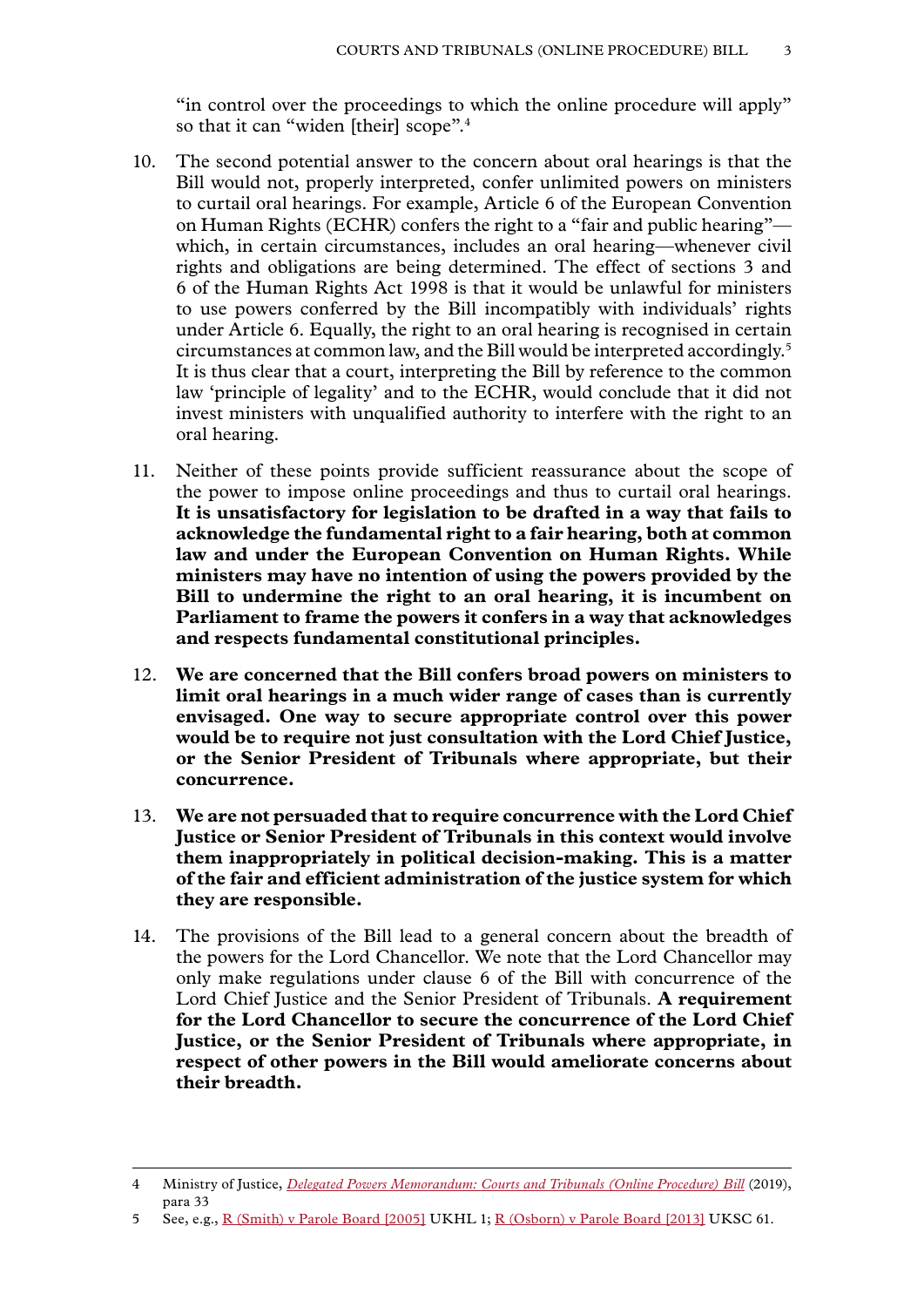### 4 Courts and Tribunals (Online Procedure) Bill

### **Access to justice**

- 15. The Bill enables the making of procedural rules that will compel the use of online proceedings, thus meaning that parties to relevant types of proceedings may have no option of choosing traditional proceedings. This raises questions about the compatibility of the Bill with the constitutional principle of access to justice, given inequalities in access to digital resources. In a report published in March 2019, the Office for National Statistics concluded that in 2018, 5.3 million adults in the UK—that is, 10 per cent of the adult population—could be characterised as "internet non-users".6 Meanwhile, another study found that in 2018, 29 per cent of people aged 65 and over had "zero digital skills".7 Such figures do not take into account those with limited digital skills, for whom basic browsing and messaging may be within their capabilities but the complexity of online legal forms may not. As Lord Justice Briggs noted in his report, "there will be a significant class with specific challenges in using computers …[including] the still large number of those living mainly in rural areas with no access to broadband, those who cannot afford a laptop or desktop computer, and those who for a variety of understandable reasons regard moving to computer after a life spent communicating on paper a step too far."8 Further, as well as potentially excluding those with limited digital skills, individuals with limited literacy may be disadvantaged by proceedings conducted solely in writing without the potential of oral hearings.
- 16. Against this background, forcing people to choose between online proceedings or not pursuing legal claims at all risks excluding large numbers of people from the justice system. Lord Keen of Elie QC acknowledged this issue during the second reading debate and said that the Government "understand that some people will find it difficult to engage with such a digital procedure and that is why we intend to take steps to make assistance available to people, whether by telephone, other electronic means or face to face."9 However, the Bill makes no provision to safeguard access to justice in this regard. **We recommend that the Bill places a duty on the Lord Chancellor to ensure that adequate provision is made to enable access to online proceedings for those with limited digital means, digital literacy, or general literacy.**

# **Composition of the Online Procedure Rules Committee**

17. Clause 4 establishes the OPRC and determines its membership, which is to include judicial, professional and lay representation. The OPRC is to consist of two judges (appointed by the Lord Chief Justice), a legal practitioner (appointed by the Lord Chancellor), and two other persons appointed by the Lord Chancellor, one of whom must have experience in and knowledge of the lay advice sector, and one of whom must have "IT experience and knowledge relating to end-users' experience of internet portals".

<sup>6</sup> Office for National Statistics, *Exploring the UK's Digital Divide* (4 March 2019): [https://www.ons.gov.](https://www.ons.gov.uk/peoplepopulationandcommunity/householdcharacteristics/homeinternetandsocialmediausage/articles/exploringtheuksdigitaldivide/2019-03-04) [uk/peoplepopulationandcommunity/householdcharacteristics/homeinternetandsocialmediausage/](https://www.ons.gov.uk/peoplepopulationandcommunity/householdcharacteristics/homeinternetandsocialmediausage/articles/exploringtheuksdigitaldivide/2019-03-04) [articles/exploringtheuksdigitaldivide/2019–03-04](https://www.ons.gov.uk/peoplepopulationandcommunity/householdcharacteristics/homeinternetandsocialmediausage/articles/exploringtheuksdigitaldivide/2019-03-04) [accessed 29 March 2019]

<sup>7</sup> Lloyd's Bank, *UK Consumer Digital Index 2018* (2018): [https://www.lloydsbank.com/banking-with-us/](https://www.lloydsbank.com/banking-with-us/whats-happening/consumer-digital-index.asp) [whats-happening/consumer-digital-index.asp](https://www.lloydsbank.com/banking-with-us/whats-happening/consumer-digital-index.asp) [accessed 29 March 2019]

<sup>8</sup> Lord Justice Briggs, *Civil Courts Structure Review: Final Report* (July 2016), para 6.13: [https://www.](https://www.judiciary.uk/wp-content/uploads/2016/07/civil-courts-structure-review-final-report-jul-16-final-1.pdf) [judiciary.uk/wp-content/uploads/2016/07/civil-courts-structure-review-final-report-jul-16-final-1.](https://www.judiciary.uk/wp-content/uploads/2016/07/civil-courts-structure-review-final-report-jul-16-final-1.pdf) [pdf](https://www.judiciary.uk/wp-content/uploads/2016/07/civil-courts-structure-review-final-report-jul-16-final-1.pdf) [accessed 5 June 2019]

<sup>9</sup> HL Deb 14 May 2019, [col 1525](https://hansard.parliament.uk/lords/2019-05-14/debates/3B63BD53-5E8D-4C89-A7AB-DAD9D74F844F/CourtsAndTribunals(OnlineProcedure)Bill(HL))